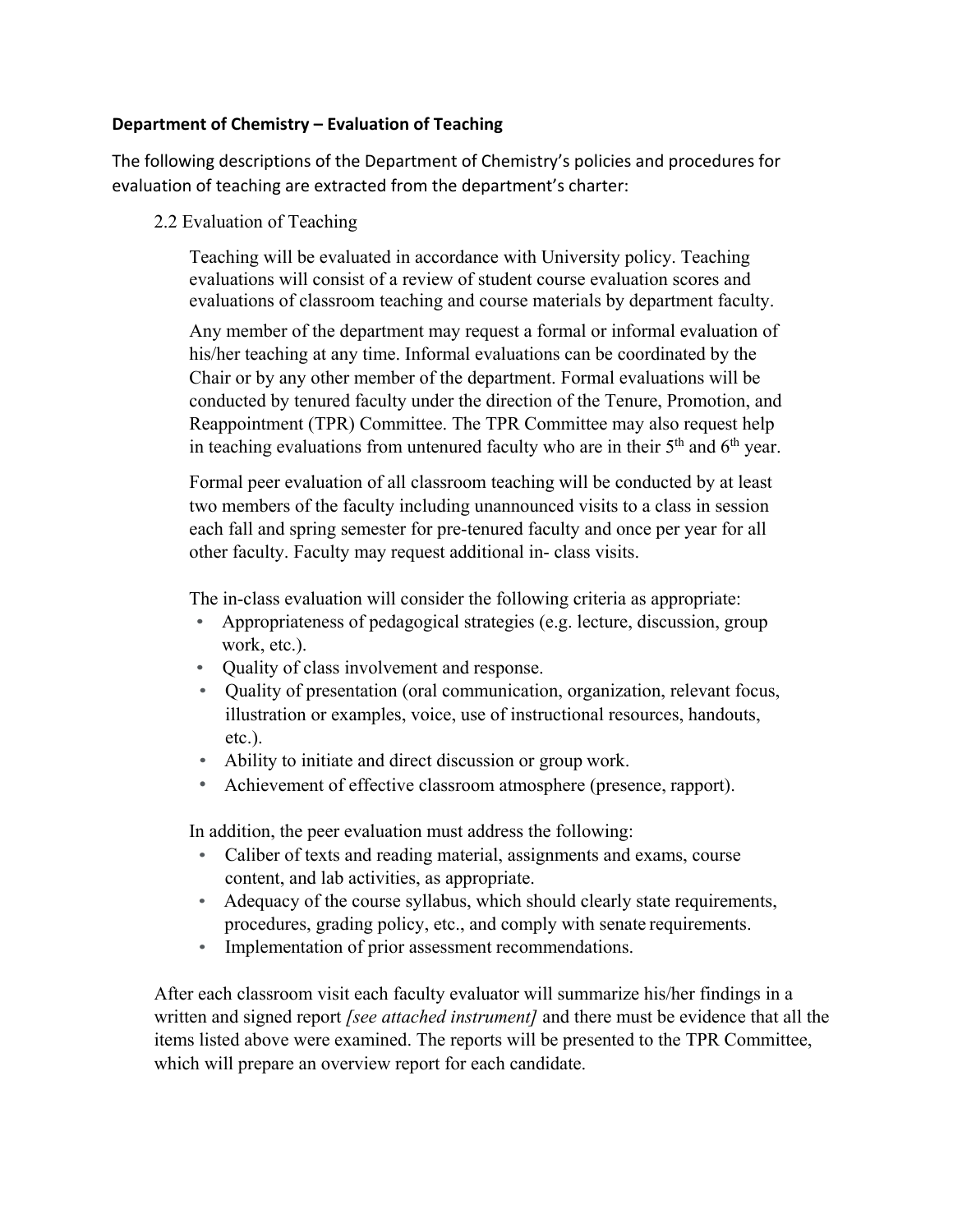In addition, the charter describes the following criteria for teaching evaluation for purposes of appointment and promotion:

# **For Promotion from Assistant to Associate Professor with Tenure:**

The quality and extent of contributions to the teaching mission will be evaluated by considering the following criteria demonstrated in both upper and lower division courses:

- Peer evaluations
- Student evaluations
- Efforts towards curriculum improvement and innovation.

Additional items that may be considered include:

- Obtaining grants or gifts for educational programs
- Professional production of instructional materials such as software, videos, etc. enjoying a national distribution.
- Participation in assessment of student learning outcomes
- Participation in accreditation activities

# **For Promotion from Associate to Full Professor:**

Evidence for excellence in teaching will be evaluated by the following criteria:

- National or local awards and citations
- Evaluation of teaching as described in section 2.2.
- Authorship of widely adopted texts and monographs
- Authorship of influential articles pertaining to education
- Nationally recognized contributions to curriculum development
- Invitations to visit major universities as a visiting professor
- Selection for editorship of recognized educational journals or text series
- Scholarly activity beyond quality classroom instruction and normal course development, which are expected of all candidates for promotion to Professor.
- Demonstrated leadership in assessment of student learning outcomes
- Demonstrated leadership in accreditation activities

## **For continued Appointment as Lecturer:**

Lecturers should:

- 1. Demonstrate continued quality teaching.
- 2. Maintain effective participation in department and university service.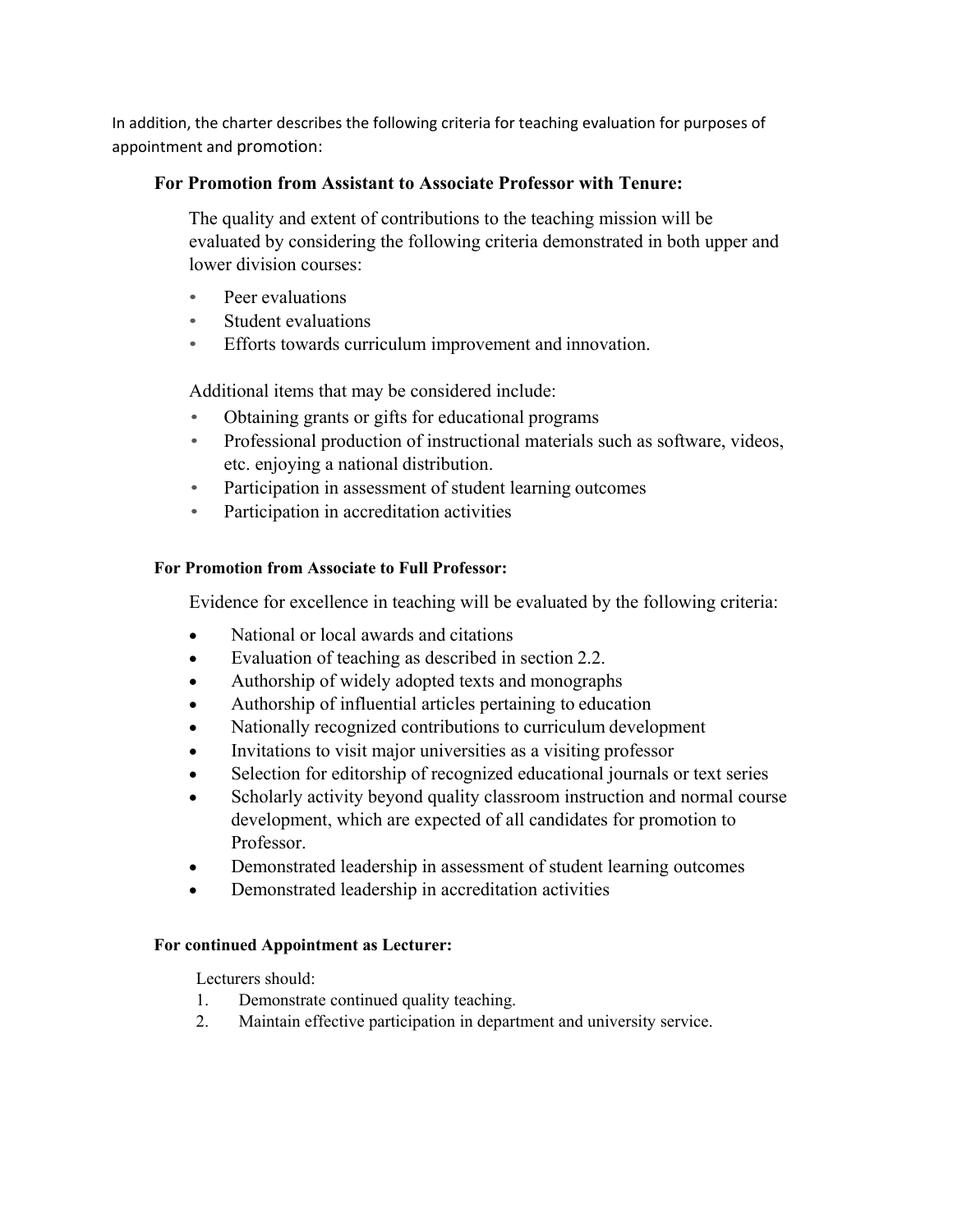#### **For Promotion or Appointment to Senior Lecturer:**

In addition to the criteria for reappointment to Lecturer, a Senior Lecturer is expected to have:

- 1. Demonstrated excellence in teaching and leadership in education.
- 2. Developed new courses, teaching methods and procedures that have substantial impact within the department and across the University.
- 3. Maintained effective participation in professional activities in the area they are teaching.
- 4. Demonstrated leadership in assessment of student learning outcomes
- 5. Demonstrated leadership in accreditation activities

#### **For Promotion or Appointment to Principal Lecturer:**

In addition to the expectations for lecturers and senior lecturers, a principal lecturer is expected to demonstrate exceptional achievements in teaching and education, either by fundamental contributions to the University's mission or by broad national or international impact.

In all of the above, evidences and criteria for quality of teaching will be considered holistically, with no single factor is taken in isolation. Apart from the student evaluations of instruction, the evaluations by peers, TPR Committee and the department chair are not quantitative in nature.

Each semester, the department chair will review the student evaluation of instruction statistics supplied by the Jackson Center for Teaching and Learning for each instructor. The chair will meet with instructors identified by the Provost's office for follow up, based on low scores on the "Average of 7 dimensions", and works with the instructor to develop a plan for improvement. As appropriate, the department chair will recognize and/or reward instructors for outstanding achievements in criteria as outlined above (e.g. through nominations to various teaching awards).

Spring 2019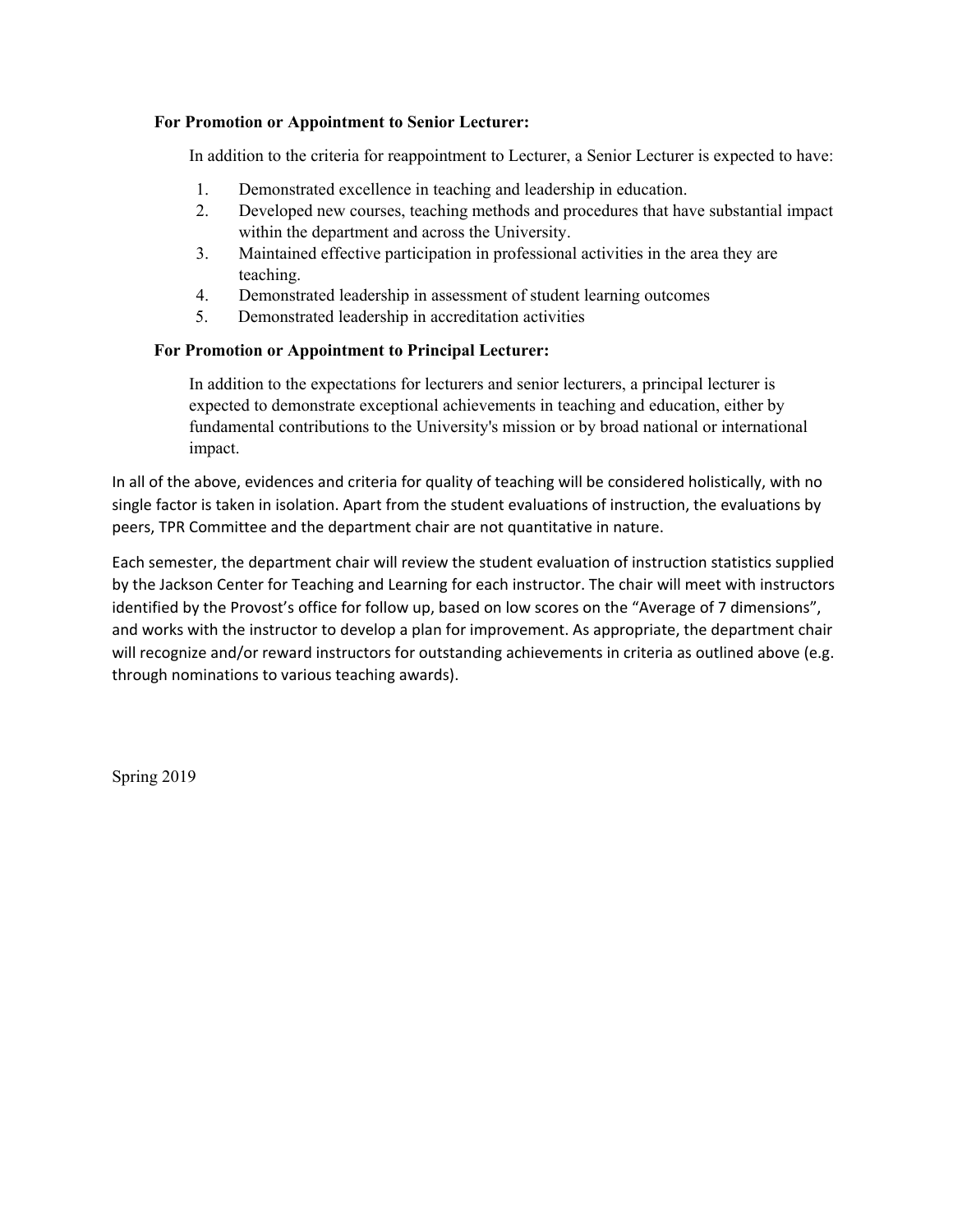Evaluation of TT Faculty member: Course Number and Name: Date:

## **The in-Class evaluation will consider the following criteria where appropriate:**

- **1.** Appropriateness of pedagogical strategies:
	- Lecture:
	- Discussion:
	- Group Work:
	- Other:
- **2.** Quality of class involvement and response:

### **3.** Quality of presentation:

- Organization:
- Relevant Focus:
- Illustration or Examples:
- Voice:
- Use of Instructional Resources:
- Handouts:
- Other: